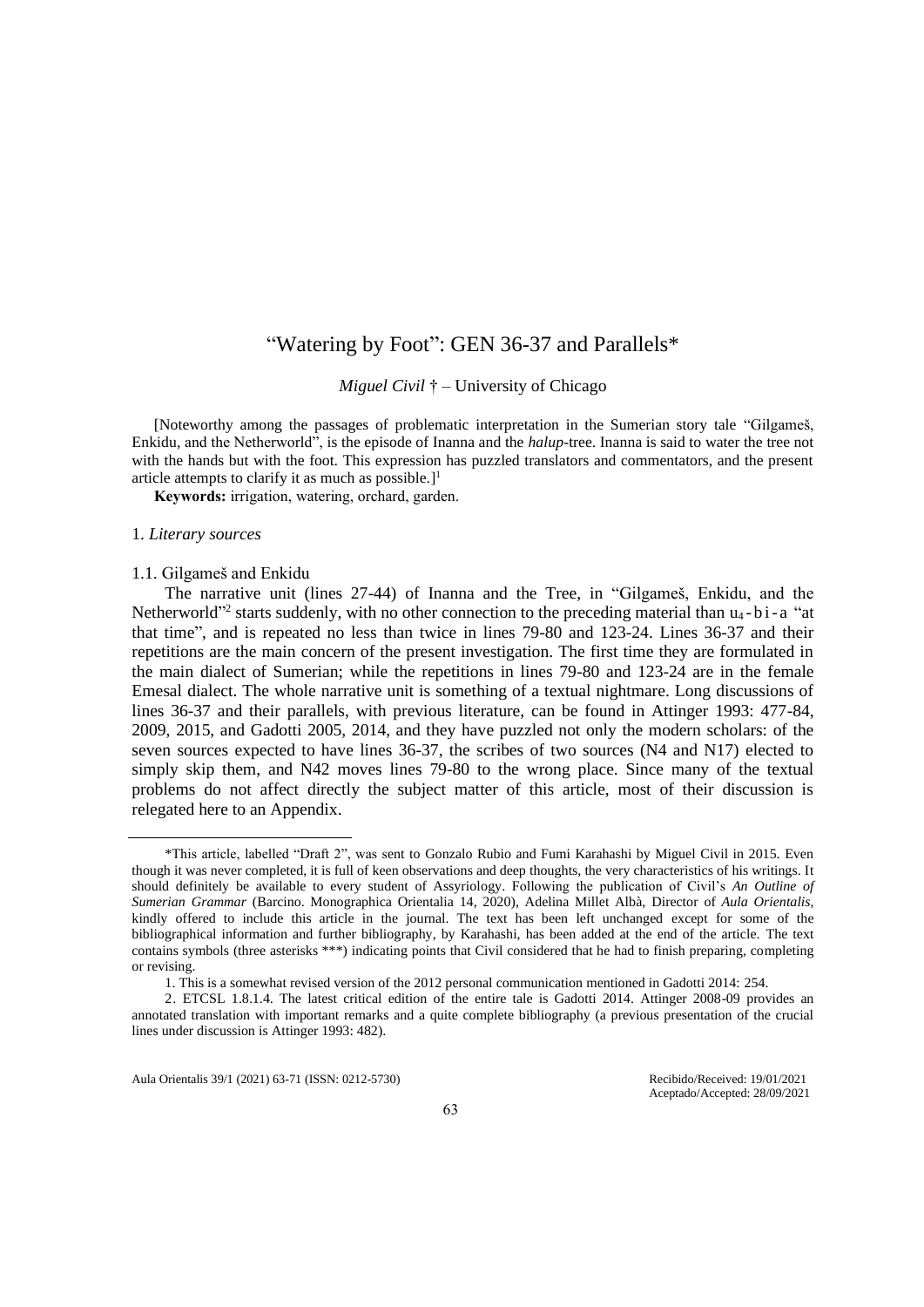Lines 27-37 read in translation:

- 27 At that time, there was a lonely tree, a lonely oak tree, a lonely tree,
- 28 It had got stuck on the banks of the pure Euphrates,
- 29 It was being wetted by the Euphrates.
- 30 The might of the South Wind pulled out its roots and tore off its branches
- 31 It was being buffeted by the waters in the Euphrates.
- 32 A woman was walking, respecting the instructions of the Sky god,
- 33 She was walking, respecting the instructions of the Sky god.
- 34 She took the tree in her hands and brought it into Uruk,
- 35 She brought it into the splendid/ luscious Inana's garden. \* went into
- 36 The woman did not plant the tree with her hands, she planted it with her foot,
- 37 The woman did not water the tree with her hands, she watered it with her foot.

### Remarks

27. Gadotti translates h a -l u - ú b not 'oak' but 'cherry tree', see the argumentation, that I find unconvincing (cf. Civil 2013: 30), in Miller and Gadotti 2009. Since the botanical identity of the tree is not germane to the analysis of lines 36-37, the matter is not pursued further here. At least two mss. (N21 and N40) add at the end "a lonely boxwood tree"  $(\mathbf{g}^i \mathbf{g}^i \mathbf{g}^i \mathbf{g}^j \mathbf{g}^j \mathbf{g}^j \mathbf{g}^j \mathbf{g}^j \mathbf{g}^j \mathbf{g}^j \mathbf{g}^j \mathbf{g}^j \mathbf{g}^j \mathbf{g}^j \mathbf{g}^j \mathbf{g}^j \mathbf{g}^j \mathbf{g}^j \mathbf{g}^j \mathbf{g}$ with the previous stated identity. Unless this gloss-like addition represents a divergent tradition, the explanation shows once more that  $e^{i\hat{\mathbf{x}}}$ ta š k a r i n, besides its specific meaning "boxwood", or the like, is a generic term for "noble, precious wood", the same way that  $z$ a-g ìn can be a generic designation for "precious stones". Remember the honorific, and millennia long, first place of  $e^{i\delta t}$  a š k a r i n opening the lists of woods and trees.

28. A translation "stuck", perfectly acceptable within the semantics of the verb du, gives a better scenario than "planted": an exotic sapling is carried down by the current and gets stuck on the river banks, rather than being *planted* there.

35. The verb is translated by Gadotti "she brought it [sc. the tree] into", while Attinger prefers "on la fit entrer", introducing an entity, unspecified in the tale, that somehow controls Inanna. The reflexive form  $im - m a - n i - in - ku - e<sup>4</sup>$ 

37. An eclectic reconstruction of line 37 would read (see Appendix for details); m u n u s- e giš  $\sin$ -na a li-bí-in-dug<sub>4</sub>/dé gìr-ni-ta \* a bí-in-dug<sub>4</sub>/dé.

It is difficult to decide between  $a - du g_4$  and  $a - d\acute{e}$ , the latter is favored by the Emesal repetitions and the parallel from The Heron and the Turtle (1.2). No significant difference in meaning needs, however, to be assumed between the two verbs in a non-technical, or not accounting, context.<sup>5</sup> The absence of the nominal a in the repetition of the second half of the line is syntactically unproblematic. The difference implied by the use of the locative -a in the first part,

<sup>3.</sup> The scribe took the final g i  $\dot{s}$  d i  $\dot{s}$  - à m as an interrogative. A nuance "exotic, unique" for d i  $\dot{s}$  is probable in the present context.

<sup>4.</sup> The editor does not accept the -r e of N4 and N23 (with an incorrect additional -e n). The interpretation with Inanna as the object seems to forget that it is the text that makes the grammar, not the other way around.

<sup>5.</sup> Civil 1994; Attinger 1993.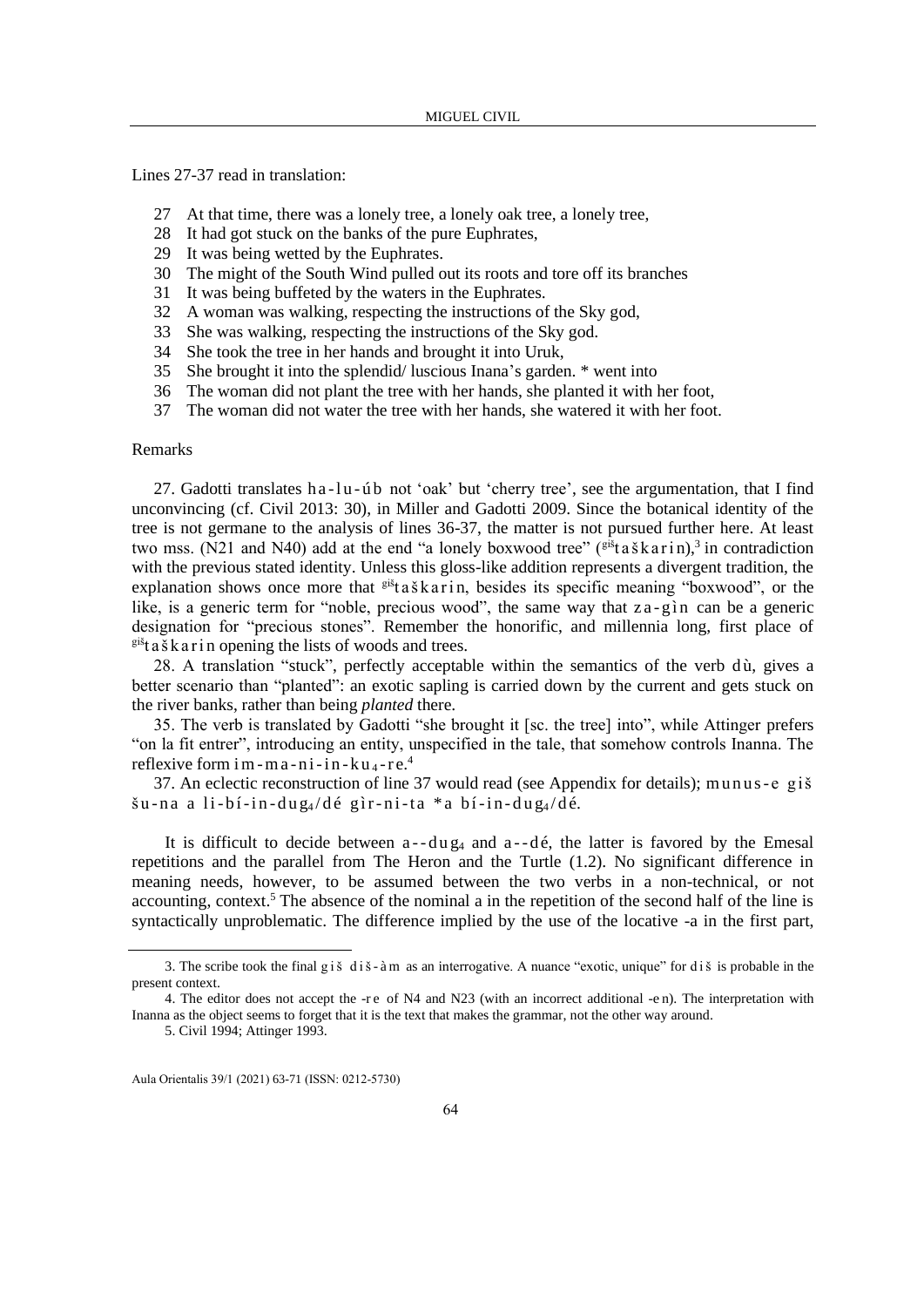and of the ablative-instrumental -ta, in the second differs from lines 174-75 of the *Heron and the Turtle* in 1.2, with -t a twice, and has no obvious explanation. The proposed interpretations of lines 36-37, discussed by Gadotti 2014: 254-55, have been so far unsatisfactory, to say the less. Her conclusion (based on the extended folk connotation of the foot $6$  as a clumsy instrument) is that "[b]e that as it may, GEN here clearly stresses Inana's inefficiency as gardener". In short, the passage would contrast the expert manual handling of the sapling to a clumsy treatment with the foot. Keetman 2007 gives a psychological twist: "Inanna has sich um den Baum gekümmert, aber nun mit den Fuss, also ohne Hass aber auch ohne Liebe". As is common in such cases, the possibility of a sexual interpretation, mentioned but not adopted by Gadotti, is not forgotten. Tigay 1989: 112 is the only one to suggest a solution, among unlikely others, very close to the one proposed below (4.1), namely the transportation of the irrigation water. The confusing textual situation opens the possibility of a mixed solution: the original sense would have been the contrast between two irrigation techniques, but in a given moment, or moments, of the textual transmission, the scribes (city boys?) did not understand the text anymore and adopted an explanation, or explanations, quite similar to the ones of the modern scholars, see 5.1 and Appendix for details.

## 1.2. *The* Heron and the Turtle<sup>7</sup>

The plot in the final sections of this composition is not yet understood: Enki plays in it a central role, there is mention of the bricks of the ziggurat  $(u_6 - n i r)$ , and then:

- 171 umbin-si-ni mu-sír ba-ra-an-DU dìm-gi<sub>4</sub>-šè ba-an-dù
- 172 dìm-gi<sup>4</sup> ki-a im-mi-in-si?-ir
- 173 gu abzu-a ki ba-ni-in-è
- 174 tur-tur-bi a šu-ta bí-in-dé
- 175 gal-gal-bi a ŋìr-ta bí-in-dé
- 176 gu ba-bulùŋ gu ba-sukud-rá-ta
- 177 [x x]-ra im-mi-in-kéš-da-ta

*(continuation broken)*

- 171 He (Enki) took out dirt from his fingernails, and he converted it into *dìm-gi*4,
- 172 The *d*im-gi<sub>4</sub> fell on the ground, \* k i -- è
- 173 Textile plants sprouted in the Apsu.
- 174 He watered the small ones with the hand,
- 175 He watered the large ones with the foot.
- 176 The textile plants grew and after they became sufficiently tall,
- 177 After they were bundled up . . .

<sup>6.</sup> See Attinger 2008-09: 6, note 31.

<sup>7.</sup> ETCSL 5.9.2. Original reconstruction in Gragg 1973, 1977; a more complete edition in Peterson 2007. Neither includes lines 171-77 attested only in source \*\*\*. The passage is not used in Gadotti, but is independently recognized in Attinger 2008-2009: 11.

Aula Orientalis 39/1 (2021) 63-71 (ISSN: 0212-5730)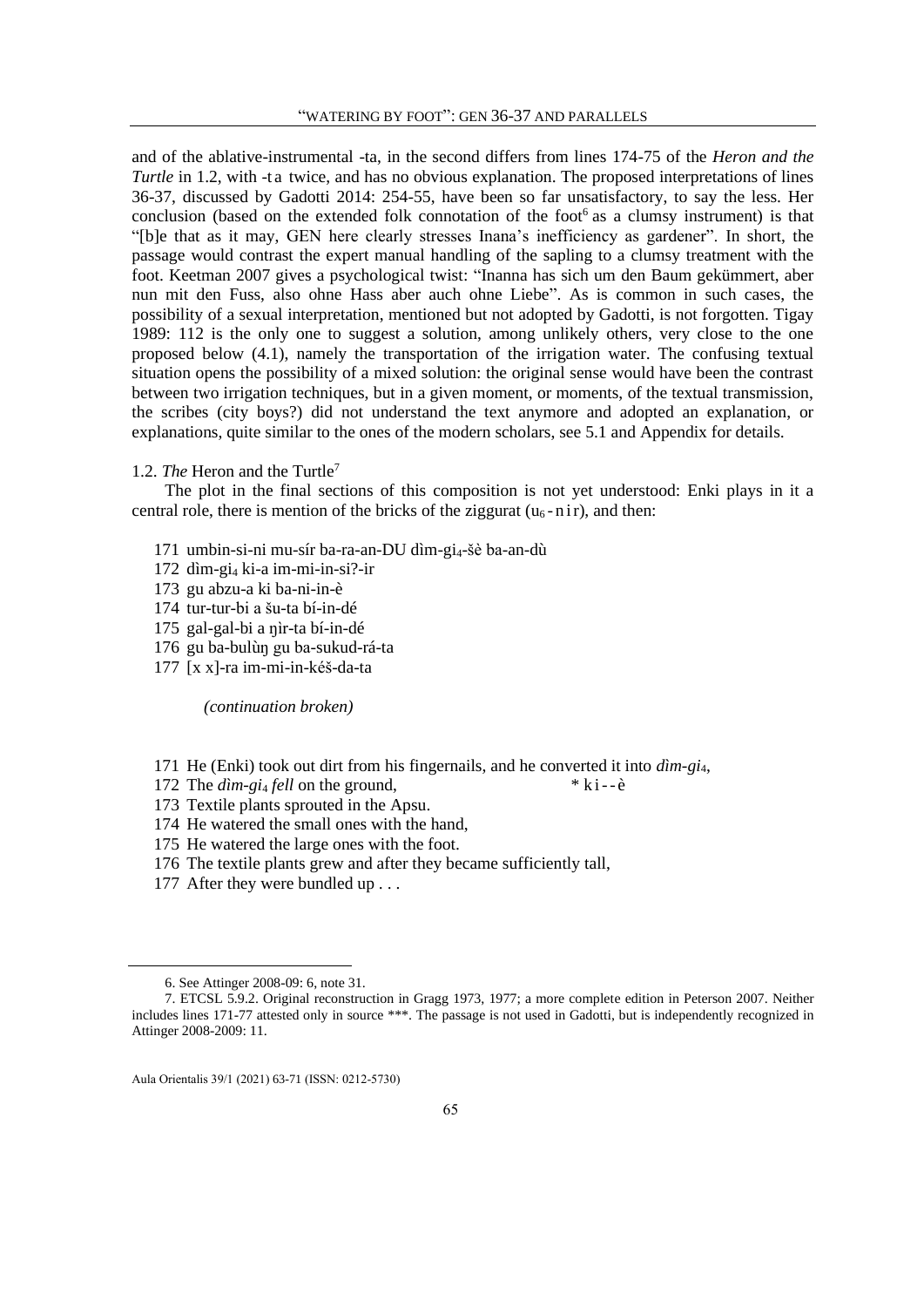The magic creation of something out of fingernail's dirt is well-known from *Inanna's Descent* (and from Enki himself in the Akkadian *Agušaja poem*). The  $\dim$ -gi<sub>4</sub><sup>8</sup> is a poorly documented plant, has elsewhere the classifier SAR and provided the raw material for cords and threads. One could suggest a provisional translation "hemp", and consider it a subclass of gu "textile plant" and "thread" in general. What came out of Enki's fingernails must be something filiform, most likely a finished piece of string made of d ì m - g i<sub>4</sub>. The Akkadian translation of this word is *sippatu* B, back borrowed into Sumerian as  $zi$ -(i p)-p a-tum, and variants, frequently preceded by gu: gu zip a-t um.<sup>9</sup> Its best-known occurrence is in *Dumuzi's Dream* 158 = 185 = 219, where the demons braid cords (gu  $zi-ip-pa-tum mu-un-na-sur-ru-ne$ ) to tie Dumuzi's arms. What is interesting is that the term  $zi$ -pa-tum appears in the first part of *Heron and the Turtle*  $108 = 117$ :  $zi$ -pa-tum á gùb-ba ù-bí-in-sur-ra "having braided the z. with the left arm", as a step in putting together what may well be a fishing rod with a bronze hook and a line of  $zi$ -p $a$ -tum. Is the coexistence of  $\dim$ -g<sub>14</sub> and z<sub>1</sub>-pa-tum in HT an indication that they are not strictly synonyms, or is HT really the conflation of two independent compositions, one using  $zi$ -p $a$ -tum, the other d  $\text{im}$  - g i<sub>4</sub>?

### 1.3. *Administrative texts*

In Ur III documents, the irrigation of the orchards planted with date palms, or a few other types of trees, is performed by two types of workmen: (1) the  $a-ba1 = d\bar{a}l\hat{u}$  "water carriers", and (2) the k a k - a - k u<sub>5</sub> - (d<sup>r</sup>) = *mupettû* "openers of the 'regulators'<sup>10</sup> of a water (conduit)" OB Lu A 237-38. The term is amply attested in Pre-Sargonic Lagaš (references in Deimel 1928, and Selz 1993: 172). A still older attestation of the term is  $kak.DU<sub>6</sub>,<sup>11</sup>$  followed by nu-kiri<sub>6</sub> in ED Lu E 131-32. The Ur III documentation concerning these workers consists mostly of their pay records, listing the barley amounts they receive (se-ba), and provides no concrete, technical information about their tools and activities. It is clear enough, however, that the a-b a l carries the water to its destination, while the  $k$  a  $k - a - k u_5$  does the same by manipulating the water stream in the irrigation channels.

 $[$ [\*\*\* The workers a-bal-a <sup>giš</sup>k i ri<sub>6</sub> "water carriers of the garden(s)" (*CUSAS* 4 236 1.2); g i $g$ ur.]]

<sup>8.</sup> dim4: gu<sup>SAR</sup> EDV 122; dìm - gi4<sup>SAR</sup> FH 17:51, OBN 4:23 dim - gi<sup>SAR</sup> = *şippatu* B, dìm - gi<sup>SAR</sup> = MIN, zip p a - t u m<sup>SAR</sup> = MIN Hh 17:381-83 (after g a d a); d i m - g i<sup>SAR</sup> = *sippatu* B = *akkulakku* Hg 17 D 254. In literary texts, seems to be found only once in an uninformative list of vegetables in EE 079. One may wonder if dimgi is not an Apsucompound (i.e., written Sign<sub>1</sub>+Sign<sub>2</sub>, but read Sign<sub>2</sub>+Sign<sub>1</sub>). The Ur III word for shoelaces is g u - d i m<sub>4</sub> that with an inverted reading would be identical to the word in the ED vegetable list. An assimilation process  $\frac{*}{g}u - \frac{d}{dx}m' > \frac{*}{g}i$ d i m/ poses no problems.

<sup>9.</sup> Note the puzzling passage:  $20 \text{ m a}$  - n a gu -GIŠ.BA  $/z$  i - b a -t um m u s a - p a r<sub>4</sub> - š è PN š u - h a [ š u b a] - t i "PN, a fisherman, received 20 mana of g u Z for nets" *CUSAS* 3 1162 3: 55'-58' [P324703]. The scribe must have been unfamiliar with the term gu d i m<sub>4</sub> and replaced the second sign, that has precisely a (partial!) reading /g e š b a/; see Civil 2011: 261, note 70.

<sup>10.</sup> The Akkadian name is "peg" (*sikkatu*) (see <sup>giš</sup>k a k - d us, <sup>giš</sup>k a k - k us = *(sikkatu) mupattītu* Hh 6: 131-32) hence the transliteration k a k in the Sumerian, rather than the customary d ù. A peg is suitable to close a pipe, what physically would be a k a k in an open conduit (ditch or runnel) is not clear. The reading k u<sub>5</sub> is confirmed by the spelling with  $-r/d$ of the nominalized forms as k a k - a - k u<sub>5</sub> - r á *BPOA* 1 398, or k a k - k a k - a - k u<sub>5</sub> - d a *ASJ* 17 229 (note the reduplication). References for k u d/k u<sub>5</sub> = *petû ša mê* in CAD P 341a *petû*, lex. section.

<sup>11.</sup> The use of the sign DU<sub>6</sub> in the sense of d us is new (cf. k a k - d us in the Hh 6 passage, above).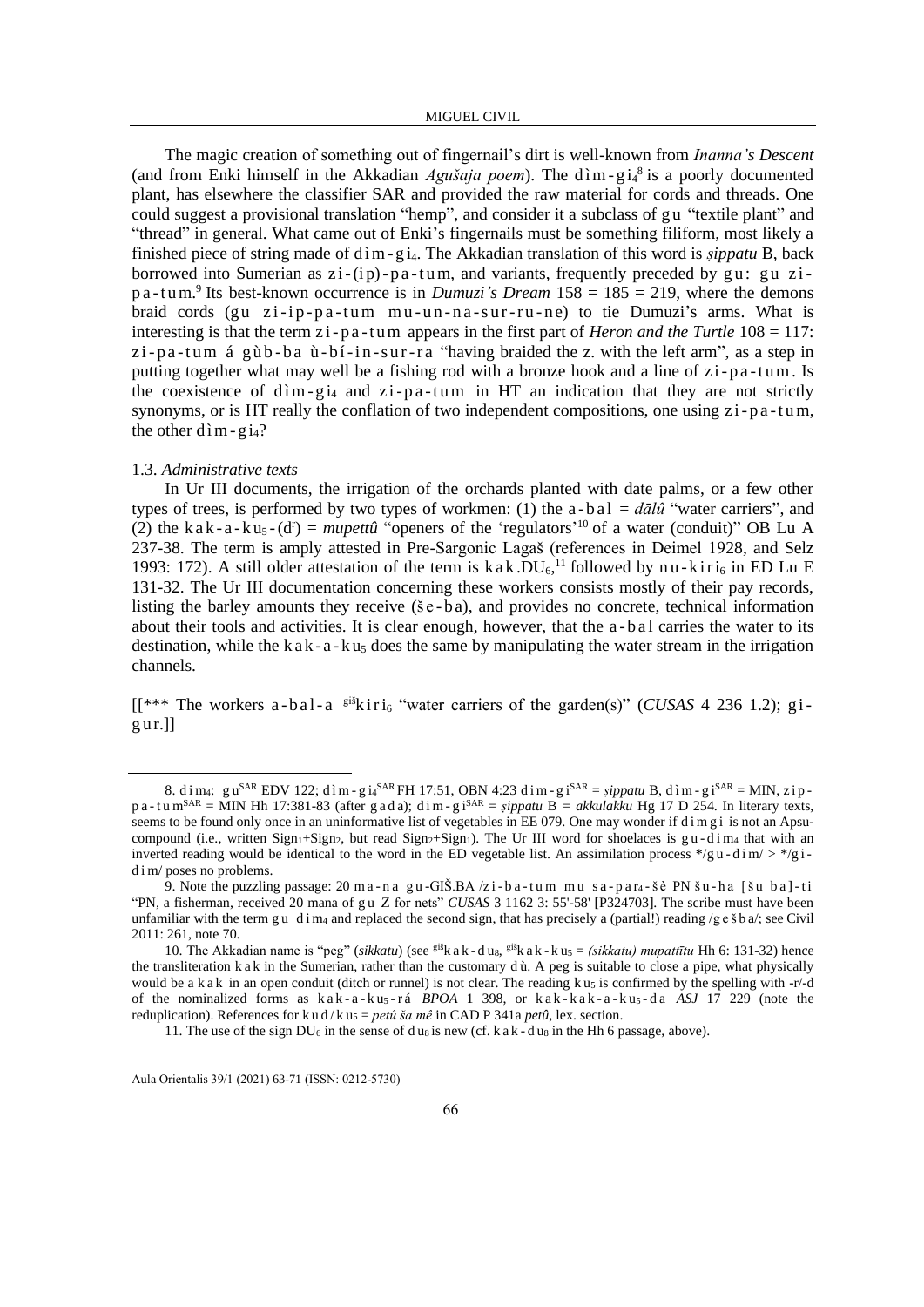### 2. *A Biblical Parallel*

Deuteronomy 11: 10-11 contrast the harsh working conditions in Egypt with the bright ones to be encountered in the promised land:

"For the land which you are entering to take possession of it is not like the land of Egypt, from which you have come, where you sowed your seed and *watered it with your feet*  (emphasis added), like a garden of vegetables; but the land which you are going over to possess is a land of hills and valleys, which drinks water by the rain from heaven."

The interpretations so far proposed (judging from a sampling of opinions in Eslinger 1987: 88) are unsatisfactory, when not absurd, for instance: "marking the ground with footdug *(sic)* channels", or "the picture is of a man walking in his garden and almost casually kicking a hole in the embankment with one foot". Inevitably, a sexual explanation is suggested as a last resort: "the word 'foot' is a common biblical euphemism for the genitals". The hard labor of transporting the irrigation water by carrying it to destination, gives a much more natural sense.

# 3. *Egypt*

The Deuteronomy statement becomes understandable, centuries later, considering some agricultural practices implied in the legal papyri of Greek and Roman Egypt. One finds in them the irrigation ἀπὸ ποδός. P. Ryl. 157,<sup>12</sup> a division of property held on lease in 135 A.D., for instance, states that:

"If it should become necessary at the inundation to irrigate the said southern portion by foot (εἰ χρεία γενοίτο [ποτίσαι ἐ]ν ἀναβάσει ἀπò ποδóς τὴν αὐτὴν νοτίνην μερίδα), the recipient of the northern portion shall permit water to be conducted (ὑδραγωγεισθαι) through it."

[[\*\*\* Insert here the discussion of ἀπò ποδóς (P. Flor 369, P. Mil. Vogl. 308), and ἀπò χε(ι)ρóς (P. Mich. Zén. 112, P. C/Z 59155), after revision.]]

### 4. *Conclusion*

A "textual" link between the three sources examined (and more could probably be found) is most unlikely, but there must be some reason for the terms "to water by/on/with the feet", as against doing it "by hand", to pop up independently centuries apart and in more than one place. The reason must be a basic, universal feature of any irrigation system: the level of the available water is either above or below the level of the target area where the plants or trees grow. In the first case, the water will flow by gravity through channels or pipes, in the second, before the general introduction of more or less sophisticated machines such as the *shaduf* and the *noriah*, the water had to be carried by porters to its destination, or at least to a place high enough that water could flow by gravity to its destination. The first case will require more or less stationary operators

<sup>12.</sup> Also, in Hunt and Edgar 2001 [1932]: 159.

Aula Orientalis 39/1 (2021) 63-71 (ISSN: 0212-5730)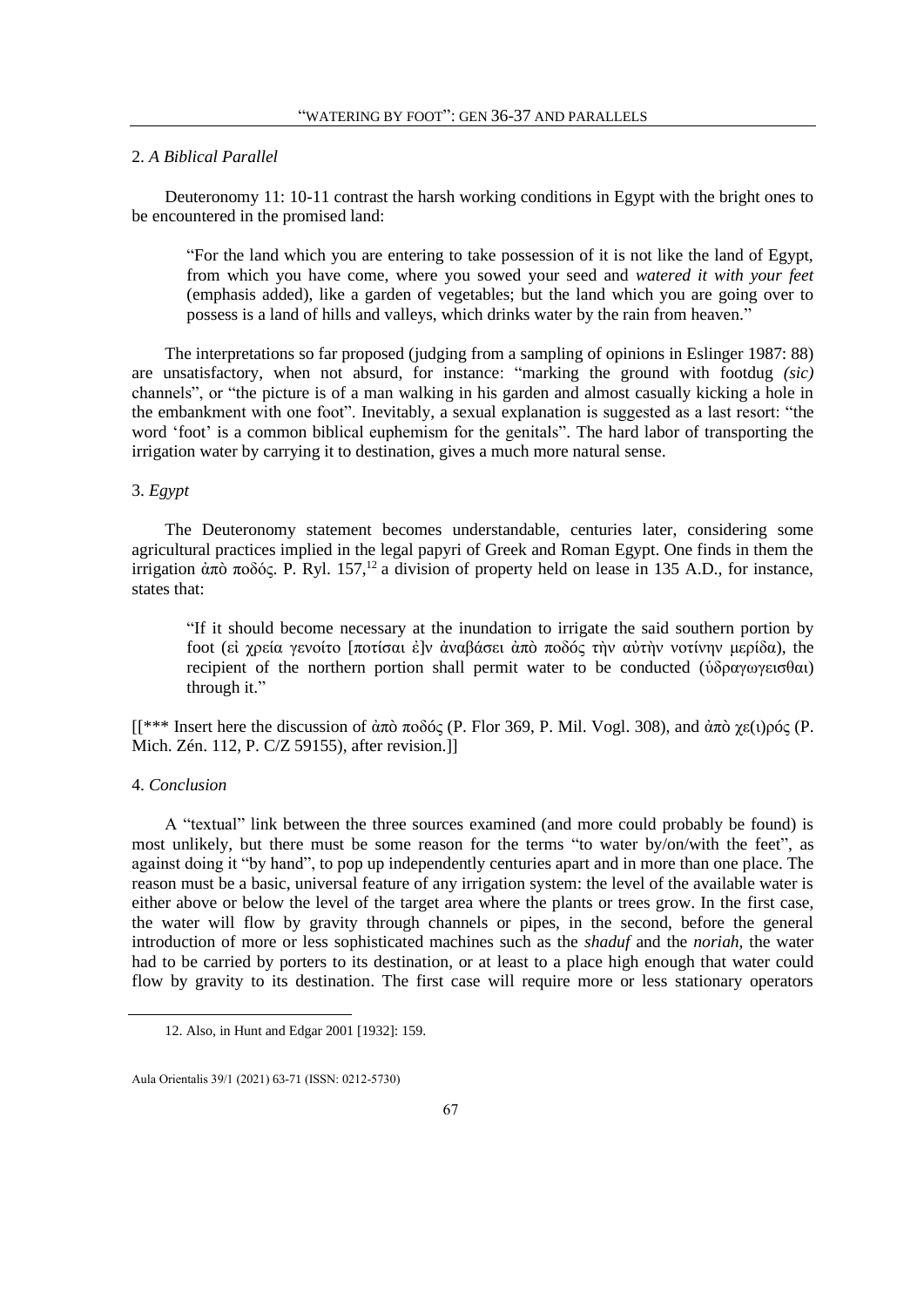manually opening and closing the water conduits, the second will need operators with containers constantly walking the distance between source and destination. The first was called irrigation *by hand*, the second irrigation *by foot* and had a higher cost, due to the increased amount of hard labor. It was restricted therefore to relatively small areas of cultivation yielding high value fruits, but not applied, for instance, to large cereal fields. In the texts previously discussed, in 1.1 the sapling is taken to "Inanna's Garden" (known since ED times, kiri<sub>6</sub> dinanna EDSL D 2:2 [CUSAS 12: 174]). In 2 the Deuteronomy speaks of  $k<sup>e</sup> gan hayyārāq$ , and in 3 it is a matter of vineyards. A clear connotation is that the practice involves hard work, source of possible workmen's hardships and complaints, but at the same time is an indication of the gardener's extra care. When the two techniques are applied simultaneously, as in 1.2, the implication is that all available means are used to irrigate, and the gardener is most interested in the results. In conclusion, Inanna cultivates the sapling not with clumsy or negligent work (as generally now assumed), but with special effort and care.

It would seem that these considerations explain sufficiently the meaning of GEN 36-37 and parallels, despite the textual problems examined in the Appendix. Further investigation of this watering technique may include a reexamination of the Ur III terms: (plots) g  $\hat{r}$  a -d  $\hat{e}_6$ , as a classification of the physical characteristics of a field section, and the topographic designation KA  $a - de_6$ , perhaps  $\lt^*$ ki a de<sub>6</sub> "place-water-carry" (Civil 1994: 131-32), associated with palm trees and vineyards, come to mind as starting points.

\*\*\* The workers a - b a l - a  $e^{i\frac{x^2}{2}}$ k i r i<sub>6</sub> "water carriers of the garden(s)" (*CUSAS* 4 236 1.2).

5. *Appendix*<sup>13</sup>

#### **036 = 079 = 123**

```
036 munus-e giš šu-na li-bí-in-DU gìr-ni-ta bí-in-DU
N04 om.
    0. + + . . . 0.0 0.00000000N17 om.
*N23 + + + . o + + + D[U? o + + - - + + DU 
*N40 + + + + + + + . o o o o o o o o o
N44 o oo o o + + + o o o o o o o o o
Ur1 o o . + + . + + DU + + + àm li + + DU
079 nu-nuz-mèn mu šu-na a li-bí-in-dé me-ri-mu-ta a bí-in-dé<br>*N43 + + mèn . o o o + + + DU + + o ta + + - x
          m\dot{e}n . o o o + + + DU + + o ta + +
*N44 + + e + o na + + + + dé . . ni + - + + dé<br>*N48 + + mèn + . na - + + - DU + + mu + + + - du
    + + mèn + . na - + + - DU + + mu + + + - du
Ur8 o o o o o o o . + + ⌈KA? ⌉ o o o o o . o o
Uk1 o o o o . ŋá - + + - dug4 + . o . a al + - ⌈dug4?⌉
    *line sequence 81, 82, 79, 80.
123 nu-nuz-e mu šu-na li-bí-dug4 gìr-mu-ta bí-in-[DU]
N11 tr.
*N19 + + . . + * + + + qir + + - + + o
```
<sup>13.</sup> The matrix of these lines given here is from the Chicago Hypertext Corpus, but with the source designations of Gadotti 2014 to avoid further sigla proliferation. Gadotti's matrices include unstated textual emendations, something that must be considered contrary to the "spirit" of the matrix system.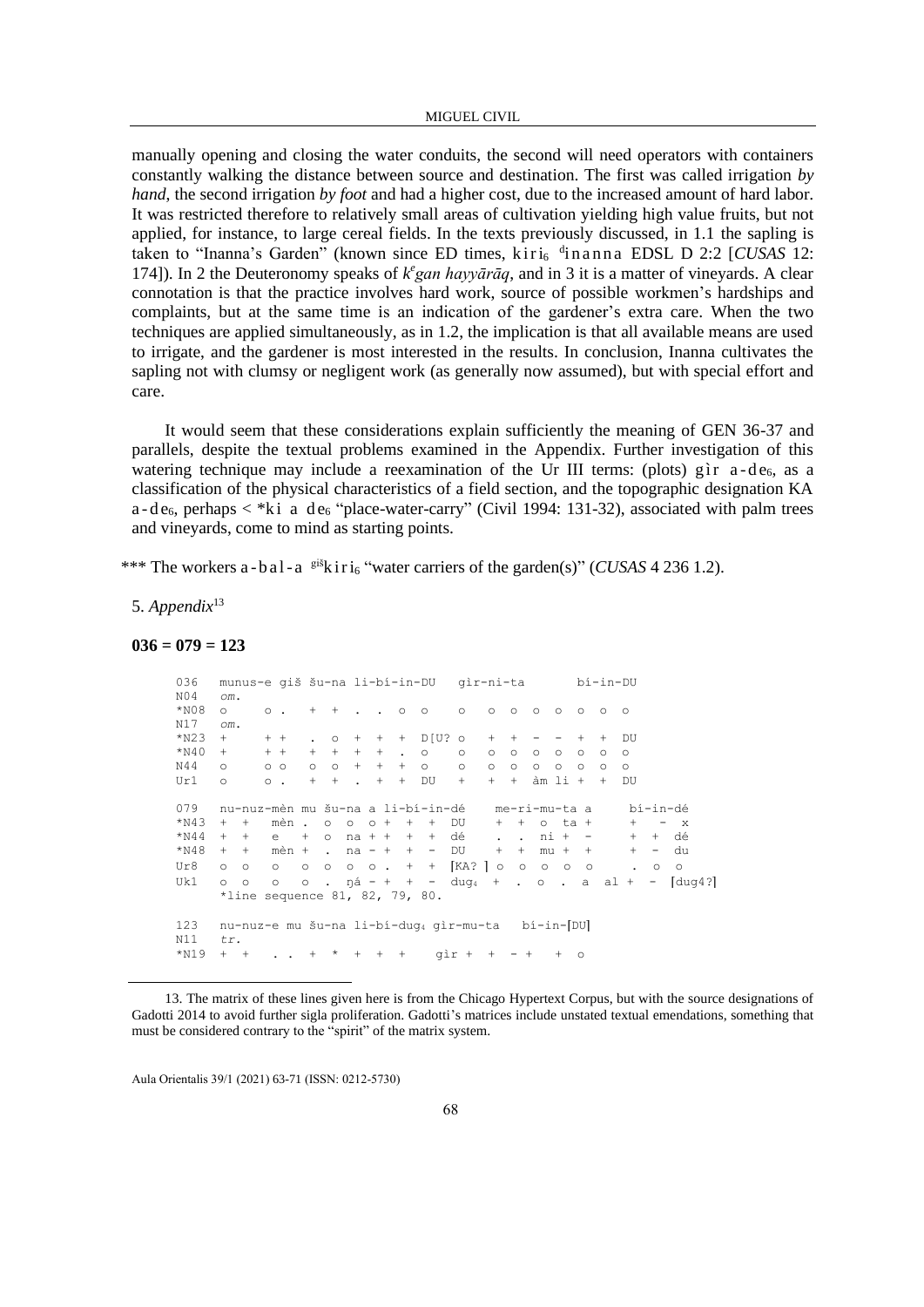Ur7 o o o o o o + . o o o o x + o o

**037 = 080 = 124** 037 munus-e giš šu-na a li-bí-in-dug<sup>4</sup> gìr-ni-ta bí-in-dug<sup>4</sup> N04 *om.* \*N08 o o + + + + . . o o o o o o o o o N17 *om*. \*N23 . . + . + + + + + o o . + - + + dé \*N40 + + + + . oo + o o o o o o o o o N44 *tr*. Ur1 o + + + + + + + + dug<sub>4</sub> + . +  $\hat{a}$ m + + dug<sub>4</sub> PA 080 nu-nuz- e mu šu-gá a li-bí-in-dé me- ri-mu-ta-àm bí-in-dé  $N43$  . .  $\qquad \qquad [\text{mèn}]$  . .  $+$   $+$   $+$   $+$   $+$   $+$   $\qquad$  x o  $+$   $+$   $+$   $+$   $+$   $\qquad$  dé N.V. bí in  $[DU]$ \*N44 nu=nuz e + + na - + . . dé . . . - - + - + \*N48 ga=š[a=an]=na mèn + + gá + - + + dé + + + + a + - DU Ur8 o o o o o o o o o + + dug4 o o o o o + . [dug4?]<br>Uk1 o o o o o o o o + + - DU m[e o o ? al + . x Uk1 o o o o o o o + + - DU m[e o o ? al + . x 124 d.<ga>-ša-an-na-ke4 mu šu-na a li-bí-dé gìr-ni-ta bí-[in]-[x] \*N19 + o + + + + + + + . . + + + + + . o o Ur7 o o o o o o o o o o + + o o o o o o o

\* \* \* d é = *babālu* [EME.SAL] Ea 4:154. Quote.

\*\*\* why did the editor insist on taking a textually unattested dù as the best reading?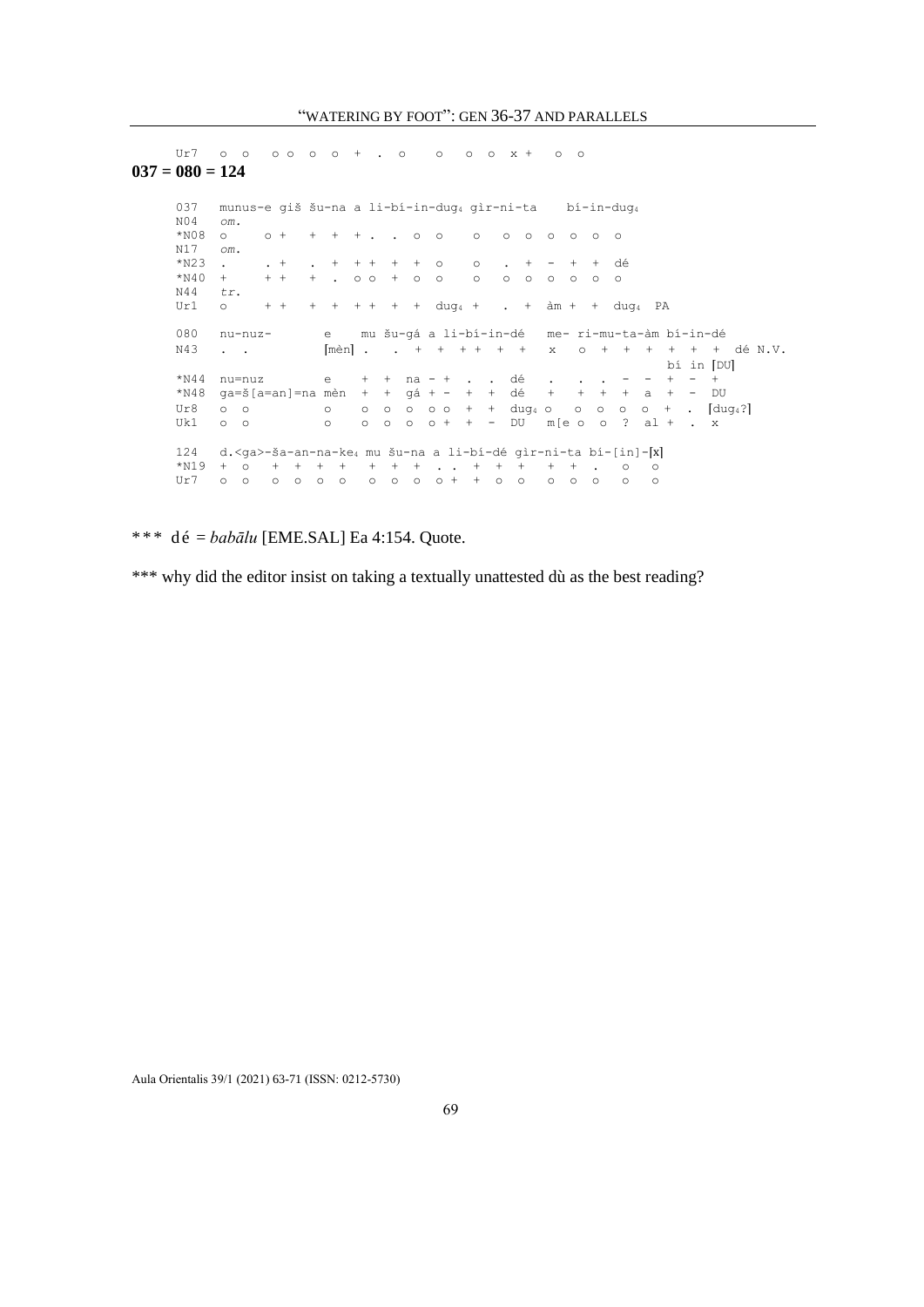6. *References*

- ASJ 17 : see Maekawa 1995.
- Attinger, P. 1993. *Eléments de linguistique sumérienne: La construction de du11/e/di "dire"*. Orbis Biblicus et Orientalis Sonderband. Fribourg: Éditions Universitaires; Göttingen: Vandenhoeck & Ruprecht.
- Attinger, P. 2008-2009. "Bilgameš, Enkidu et le monde infernal".
- <https://cdli.ucla.edu/dl/pdf/P469670.pdf> (updated in 2015).
- Attinger, P. 2009. "La lamentation sur Sumer et Ur (2.2.3)".

[https://zenodo.org/record/2599623#.YW0Fxy\\_3L5Y](https://zenodo.org/record/2599623#.YW0Fxy_3L5Y) (updated in 2019).

- Attinger, P. 2015. Book Review of *"Gilgamesh, Enkidu, and the Netherworld" and the Sumerian Gilgamesh Cycle* by A. Gadotti. *ZA* 105: 235–265.
- Black et al. 1998-2006. The Electric Text Corpus of Sumerian Literature.
- [\(https://etcsl.orinst.ox.ac.uk/\)](https://etcsl.orinst.ox.ac.uk/), Oxford.
- BPOA 1: see Ozaki and Sigrist 2006.
- Civil, M. 1994. *The Farmer's Instructions: A Sumerian Agricultural Manual*. Aula Orientalis Supplementa 5. Sabadell: Editorial Ausa.
- Civil. M. 2010. *The Lexical Texts in the Schøyen Collection*. CUSAS 12. Bethesda, MD: CDL Press.
- Civil, M. 2011. "The Law Collection of Ur-Namma", in A. George, ed., *Cuneiform Royal Inscriptions and Related Texts in the Schøyen Collection*. CUSAS 17. Bethesda, MD: CDL Press, pp. 221-86.
- CUSAS 3: see Owen and Mayr 2007.
- CUSAS 4: see Kleinerman and Owen 2009.
- CUSAS 12: see Civil 2010.
- Deimel, A. 1928. "Die Lohnlisten aus der Zeit Urukaginas und seines Vorgängers". *Orientalia, Series Prior* 34-35: 1-122.
- ETCSL: see Black et al. 1998-2006.
- Gadotti, A. 2005, "*Gilgameš, Enkidu and the Netherworld*" *and the Sumerian Gilgameš Cycle*. Ph.D. Dissertation. Johns Hopkins University. Baltimore.
- Gadotti, A. 2014. *"Gilgamesh, Enkidu, and the Netherworld" and the Sumerian Gilgamesh Cycle*. Untersuchungen zur Assyriologie und Vorderasiatischen Archäologie, Band 10. Boston and Berlin: De Gruyter.
- Gragg, G. 1973. "The Fable of the Heron and the Turtle". *Archiv für Orientforschung* 24: 51-72.
- Gragg, G. 1977. "The Heron and the Turtle (l. 178)", in W. Hallo and L. Younger, eds., *The Context of Scripture I: Canonical Compositions from the Biblical World*. Leiden: Brill, pp. 571-73.
- Eslinger, R. 1987. *A New Hearing: Living Options in Homeric Methods*. Nashville, TN: Abingdon Press.
- Hunt, A. S. and C. C. Edgar. 2001 [1932]. *Selected Papyri, Vol. I: Private Documents*. Loeb Classical Library 266 (originally published 1932). Cambridge, MA: Harvard University Press.
- Keetman, J. 2007. "König Gilgameš reitet auf seinen Untertanen: Gilgameš, Enkidu und Unterwelt politisch gelesen". *BiOr* 64: 5-32.
- Kleinerman, A. and D. I. Owen. 2009. *Analytical Concordance to the Garšana Archives*. CUSAS 4. Bethesda, MD: CDL Press.